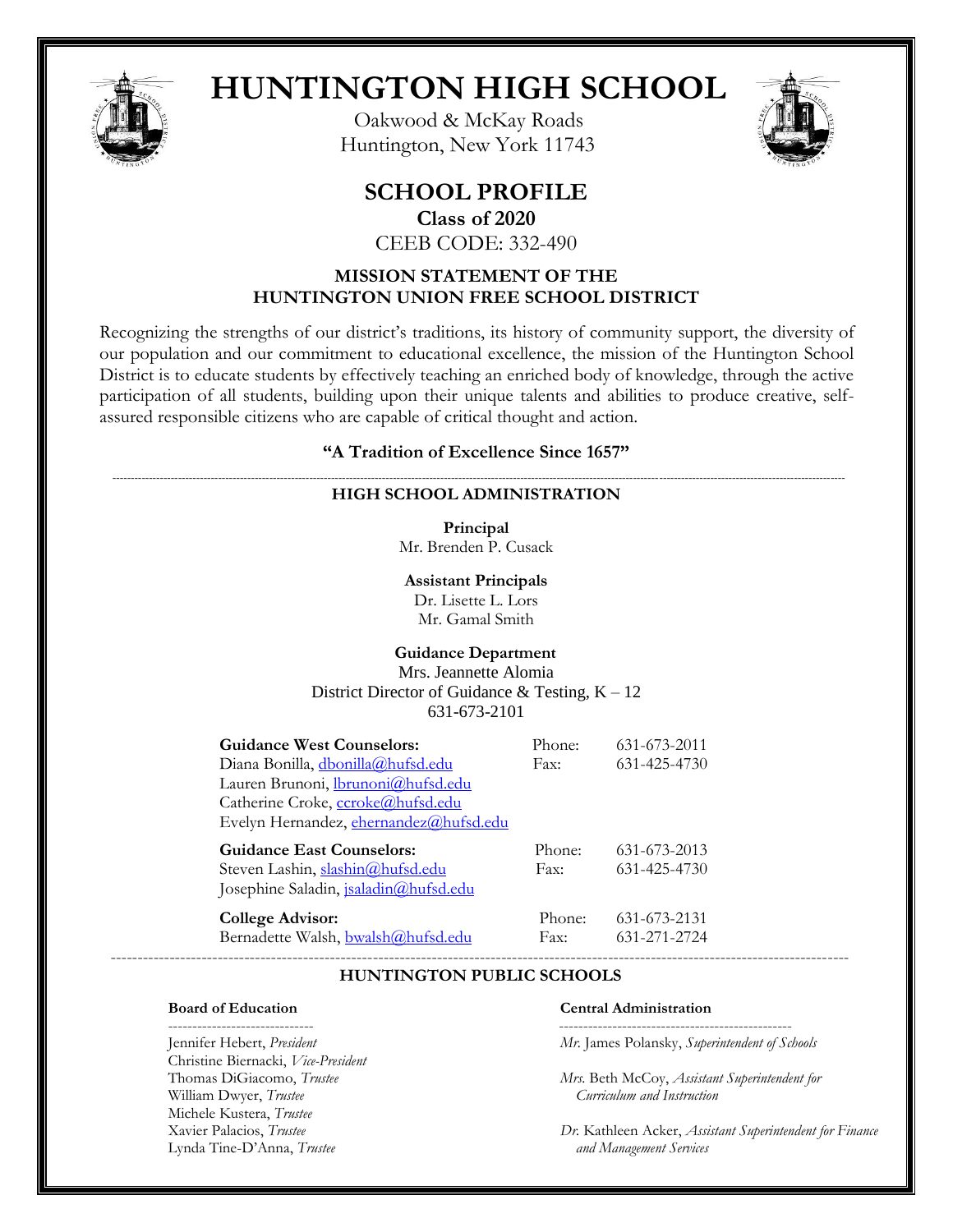# **THE COMMUNITY**

Huntington is a culturally diverse, residential, suburban community with approximately 30,000 people. It is located on the north shore section of Long Island, thirty seven miles east of New York City. Students enjoy all of the cultural, educational and recreational advantages of the metropolitan area. The community's support is evidenced by the various educational programs offered.

### **SCHOOL PROFILE**

Huntington High School is a four-year comprehensive public school, accredited by the Middle States Association of Secondary Schools and the New York State Board of Regents. Approximately 4,700 students attend Huntington Public Schools in grades kindergarten through 12. There are four primary schools serving students in grades K-3, one STEM Magnet school serving students in grades 4-6, one intermediate school serving students in grades 4 through 6, one middle school serving students in grades 7 and 8, and one high school serving students in grades 9 through 12. The high school population totals 1526 (including 340 seniors), and all students are provided with challenging programs that enable them to successfully transition into postsecondary schools and meet the demands of colleges and universities.

# **CURRICULUM**

Students are required to fulfill a minimum of 22 credits for graduation. These credits must include the following: four units in English, four units in social studies, three units in mathematics, three units in science, one unit in world language, one unit in fine arts (art or music), one-half unit of health, two credits in physical education, and additional electives (as needed). Honors level courses are available in most subjects, and Advanced Placement courses are offered to students in grades ten through twelve. Students also have the opportunity to partake in our science research program beginning in grade nine, and are encouraged to continue with the program throughout their high school career.

# **CLASS RANK**

In accordance with the Huntington Board of Education policy, beginning with the Class of 2004, students are not ranked by cumulative grade point averages (GPA's). However, student transcripts do reflect the weighted GPA's for the purpose of distinguishing amongst the rigorous courses and programs offered (Regents, Honors, College, and Advanced Placement).

# **HONORS AND COLLEGE COURSES**

Honors and College courses are multiplied by 1.075 when computing a student's GPA except for Band and Orchestra, which are weighted as 1.025. Thus a final course grade of 95 has a value of 102.13 in an Honors or College course (with the exception of Band and Orchestra which would have a value of 97.38).

# **ADVANCED PLACEMENT PROGRAM**

Students who are interested in enrolling in Advanced Placement courses must have demonstrated outstanding academic achievement in previous courses. Advanced Placement classes receive a weight of 1.10 in the GPA calculation; thus a final course grade of 95 has a value of 104.5. All students enrolled in AP courses are required to sit the relevant AP exam. A student who does not sit the AP exam will forfeit AP course weighting on transcript. In total, 367 students wrote 868 Advanced Placement examinations in the following areas:

| Biology                      | 64 | Human Geography  |    | Research              | 14 |
|------------------------------|----|------------------|----|-----------------------|----|
| Calculus AB                  | 31 | Italian Language |    | Seminar               | 57 |
| Calculus BC                  | 16 | Latin            |    | Spanish Language      | 50 |
| Chemistry                    | 19 | Macroeconomics   | 44 | <b>Statistics</b>     | 24 |
| Computer Science             |    | Microeconomics   | 43 | Studio Art 2-D Design | 13 |
| English Language             | /5 | Music Theory     | 13 | Studio Art: Drawing   | 4  |
| English Literature           | 44 | Physics 1        | 43 | United States History | 96 |
| <b>Environmental Science</b> | 50 | Physics C        |    | World History         | 61 |
| U.S. Gov't and Politics      | 51 | Psychology       | 27 |                       |    |

In the 2018-2019 school year, we had a total of 163 AP Scholars, including 37 AP Scholars with Honors, 49 AP Scholars with Distinction, 13 National Scholars, 4 AP Capstone Diplomas, and 4 AP Seminar and Research Certitificates.

### **EXTRA-CURRICULAR PROGRAM**

Students are required to fulfill ten hours of community service each year. Students who meet 10hours/year will receive a 'P' on their transcript. A grade of 'P' indicates that the student met the requirements. Approximately 72% of our students participate in interscholastic sports. We offer 24 varsity and 16 junior varsity teams, as well as the opportunity for students to explore and develop their athletic talents. We have had over 100 league, county, Long Island, state team and individual championships since 2008, as well as 2 national championships. About 80% of our student-athletes earn honor roll status each quarter.

### **SPECIAL PROGRAMS**

- **~**Student Internship Program Open to seniors, students are provided with opportunities for enrichment activities that go beyond the traditional academic experience. Students pursue a career and develop a creative project, while working under the supervision of a mentor.
- **~**Western Suffolk BOCES Wilson Tech A vocational school for eleventh and twelfth graders to study occupational education.  **~**Special Education – Students with special needs are provided with individualized education programs, as well as services that are challenging and designed to support student success.
- ~Virtual Enterprise Simulated Business setup and run by students.
- ~Computer Integrated Manufacturing a "Project Lead the Way" course.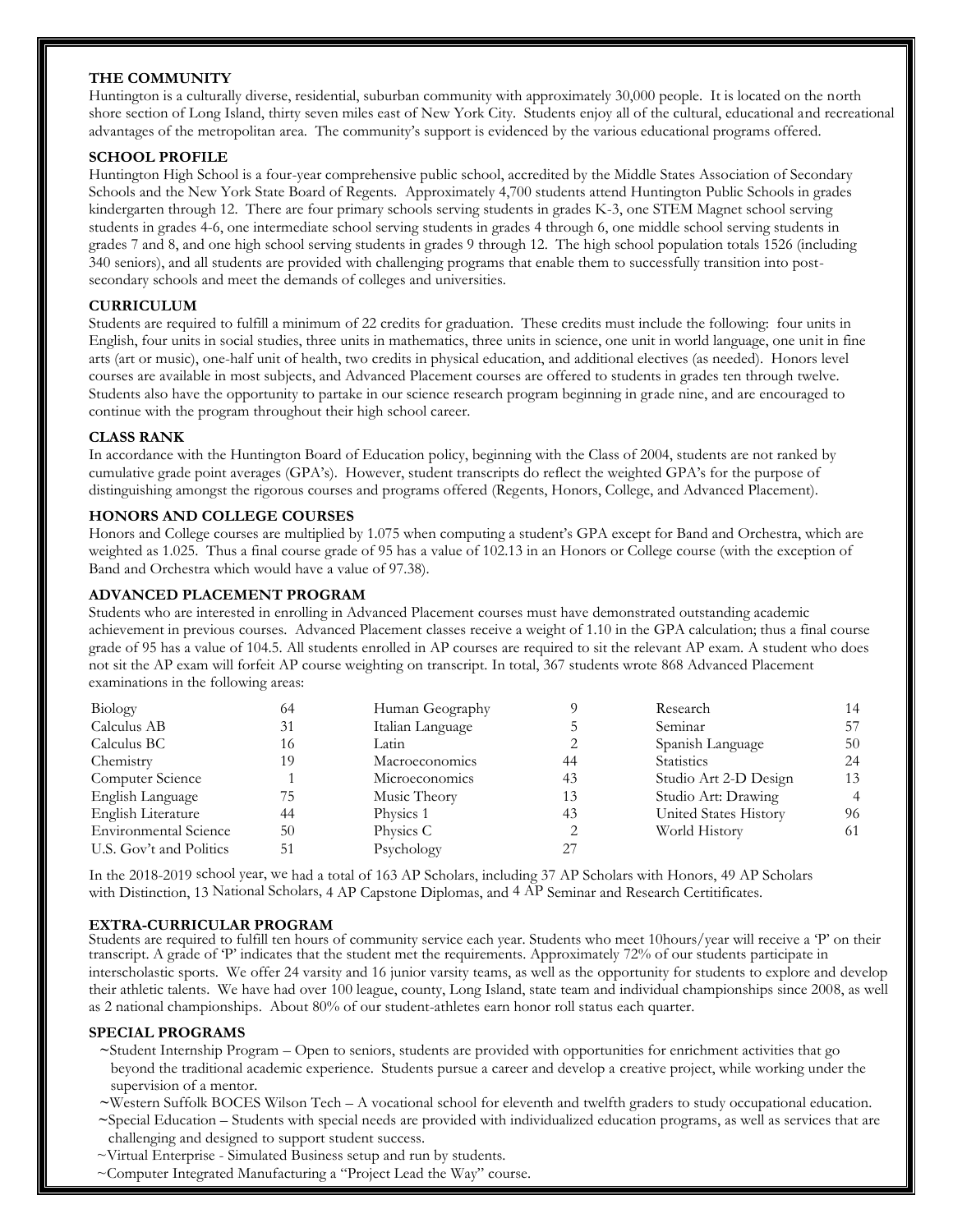# **COLLEGE ENTRANCE EXAMINATIONS – Class of 2019**

*2019 SAT Exam - 231 Huntington High School Graduates Tested* 

| Huntington High School<br>New York State<br>Total Group      |                                | <b>Mean Math Section Scores</b><br>546<br>533<br>528                                                                                                                                                                                                                                                                                                                                                                                                                                                                                                                                                                                                                                                                            |                         |                         | Mean Evidence-Based Reading and Writing Scores<br>553<br>531<br>531 |  |
|--------------------------------------------------------------|--------------------------------|---------------------------------------------------------------------------------------------------------------------------------------------------------------------------------------------------------------------------------------------------------------------------------------------------------------------------------------------------------------------------------------------------------------------------------------------------------------------------------------------------------------------------------------------------------------------------------------------------------------------------------------------------------------------------------------------------------------------------------|-------------------------|-------------------------|---------------------------------------------------------------------|--|
| 2019 ACT Exam - 125 Huntington High School Graduates Tested  |                                |                                                                                                                                                                                                                                                                                                                                                                                                                                                                                                                                                                                                                                                                                                                                 |                         |                         |                                                                     |  |
| Huntington High School<br>New York State                     | English<br>23.2<br>24.1        | Mathematics<br>23.4<br>24.1                                                                                                                                                                                                                                                                                                                                                                                                                                                                                                                                                                                                                                                                                                     | Reading<br>24.2<br>25.0 | Science<br>24.0<br>24.4 | Composite<br>23.9<br>24.5                                           |  |
| <b>CLASS OF 2019</b><br>POST HIGH<br><b>SCHOOL PLANS</b>     |                                | 38% of the graduation class received Advanced Regents Diplomas<br>10% of the graduation class received Advanced Regents Diplomas with Honors<br>40% of the graduation class received Regents Diplomas<br>2% of the graduation class received Regents Diplomas with Honors<br>7% of the graduation class received Local Diplomas<br><.5% of the graduation class received a Skills and Achievement Commencement Credential (SACC)<br><2.5% of the graduation class received a Career Development Occupational Services Credential (CDOS)<br>56% of graduates are attending a 4-year college<br>30% of graduates are attending a 2-year college<br>14% of graduates entered Employment, Gap Year, Military, or Vocational Program |                         |                         |                                                                     |  |
| <b>CLASS OF 2019</b><br><b>HONORS &amp;</b><br><b>AWARDS</b> | - 1 Long Island Scholar Artist | - 4 National Merit Commended Students<br>- 1 New York All-State Musician<br>- 2 All-Suffolk County Musicians<br>- 4 Seniors Competed in the NYPHSAA Intersectional Championships<br>- 8 Best In Show Winners in the Long Island Media Arts Show<br>- 2 Documentaries as First Place Winners in the New York State National History Day<br>- 5 Finalists in the New York State 10 Day Film Challenge                                                                                                                                                                                                                                                                                                                             |                         |                         |                                                                     |  |

# **GRADE EQUIVALENTS**

Letter grades earned in other schools are converted to the following numeric values:

| $3.90 - 4.00$<br>$97 - 100$<br>$A+$<br>$93 - 96$<br>$3.75 - 3.89$<br>A<br>$90 - 92$<br>$3.50 - 3.74$<br>$A-$<br>$87 - 89$<br>$3.25 - 3.49$<br>$B+$<br>$83 - 86$<br>$3.00 - 3.24$<br>B<br>$80 - 82$<br>$2.75 - 2.99$<br>B-<br>$C+$<br>$77 - 79$ |  |               |
|------------------------------------------------------------------------------------------------------------------------------------------------------------------------------------------------------------------------------------------------|--|---------------|
|                                                                                                                                                                                                                                                |  |               |
|                                                                                                                                                                                                                                                |  |               |
|                                                                                                                                                                                                                                                |  |               |
|                                                                                                                                                                                                                                                |  |               |
|                                                                                                                                                                                                                                                |  |               |
|                                                                                                                                                                                                                                                |  |               |
|                                                                                                                                                                                                                                                |  | $2.50 - 2.74$ |
| $73 - 76$<br>$2.25 - 2.49$<br>C                                                                                                                                                                                                                |  |               |
| $70 - 72$<br>$2.00 - 2.24$<br>$C-$                                                                                                                                                                                                             |  |               |
| $65 - 69$<br>D                                                                                                                                                                                                                                 |  |               |
| F<br>$0 - 64$                                                                                                                                                                                                                                  |  |               |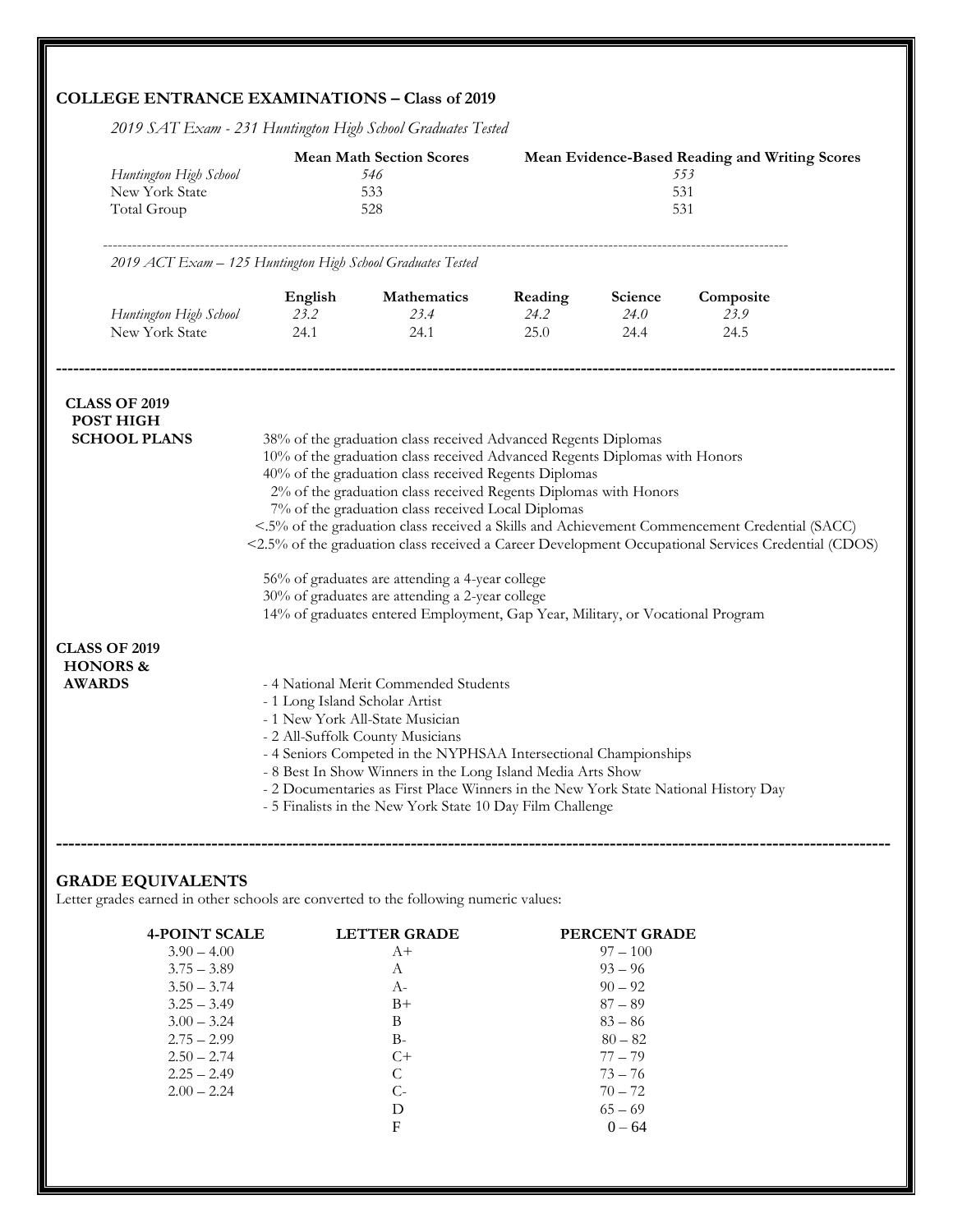# **COURSES OF STUDY**

#### **ART**

 Advanced Computer Graphics Advanced Photography Advanced Video Production III Art Internship Ceramics and Sculpture I, II, III Computer Graphics Creative Crafts Creative Video I, II Drawing and Painting I, II Fashion Design I, II, III Pre-AP Studio Art Intro. to Photography Media Arts Portfolio Development Studio in Art Advanced Placement Studio Art: Drawing Advanced Placement Studio Art: 2-D Design

#### **BUSINESS**

Accounting I, II Career and Financial Management Business Computer Applications Business Management & Human Relations Business Law Personal Law I, II Sports Marketing Virtual Enterprise

#### **ENGLISH**

English 9, 10, 11 – Regents English 9, 10 – Honors English 12: Bible Literature Creative Writing Film and Short Story Journalism Holocaust in Literature **Humanities** Literary Fantasy Multicultural Literature Mystery Literature Science Fiction Sports Literature Theatre Arts A: Modern Drama Theatre Arts B: Play and Performance Advanced Placement Language and Composition Advanced Placement Literature and **Composition** 

Advanced Placement Capstone:

- Advanced Placement Research
- Advanced Placement Seminar

# **ENGLISH AS A NEW LANGUAGE**

ENL Levels – Beginner/Entering, Emerging/Low Intermediate, Transitioning/Intermediate, Expanding/ Advanced, Commanding/Proficient Native/Home Language Arts I, II, III, IV ENL Transition Program ENL/ELA 9, 10, 11, 12

#### **HEALTH**

Health and Wellness

#### **MATHEMATICS**

Basic Algebra, Basic Algebra ENL Advanced Algebra Algebra/Trigonometry Common Core Algebra 1 Regents/ENL/Bilingual Common Core Algebra 2 Regents Common Core Algebra 2 Honors Common Core Geometry Regents Common Core Geometry Honors Financial Algebra Pre-Calculus Pre-Calculus Honors Calculus Advanced Placement Calculus AB Advanced Placement Calculus BC Advanced Placement Statistics

#### **MUSIC**

Concert Choir Chamber Choir Junior Band Junior Band Honors Senior Band Senior Band Honors String Orchestra Symphony Orchestra Symphony Orchestra Honors Music Theory AP Music Theory

#### **PHYSICAL EDUCATION**

Grade 9: Project Adventure/Personal Fitness Grade 10: Sports Education/Personal Fitness Grades 11/12: Sports Education/Personal Fitness Project Adventure II & III/Personal Fitness

#### **SCIENCE**

Earth Science – Regents, ENL Living Environment – Regents, Honors, Bilingual, ENL Advanced Placement Biology Chemistry – Regents, Honors Advanced Placement Chemistry Physics – Regents Advanced Placement Physics 1 Environmental Science Advanced Placement Environmental Science Allied Health Science Animal Behavior Astronomy Engineering Design Marine Ecology Forensics Introduction to Science Research Honors Science Research Honors

#### **SOCIAL STUDIES**

Global History 9 – Regents, Honors, ENL Global History 10 – Regents, ENL Advanced Placement World History U.S. History and Government – Regents Advanced Placement United States History Advanced Placement Macroeconomics Advanced Placement Microeconomics Advanced Placement Government & Politics: United States African American Politics Asian Studies College Asian Studies Criminal Justice **Economics** Participation in Government Philosophy Psychology Advanced Placement Psychology Advanced Placement Human Geography Women's Studies College Women's Studies

#### **TECHNOLOGY**

Computer Integ. Manufacturing/Robotics Wood Shop

#### **WORLD LANGUAGE**

French I, II, III, IV, Regents French III, IV, V, Honors Advanced Placement French Language Italian I, II, III, IV, V, Regents Italian III, IV, V, Honors Advanced Placement Italian Language Latin I, II, III, IV, V Regents Latin III, IV, V Honors Advanced Placement Latin Language Spanish I, II, III, IV, V, Regents Spanish III, IV, V, Honors Advanced Placement Spanish Language Spanish for Native Speakers, I, II, III Regents Spanish for Native Speakers III Honors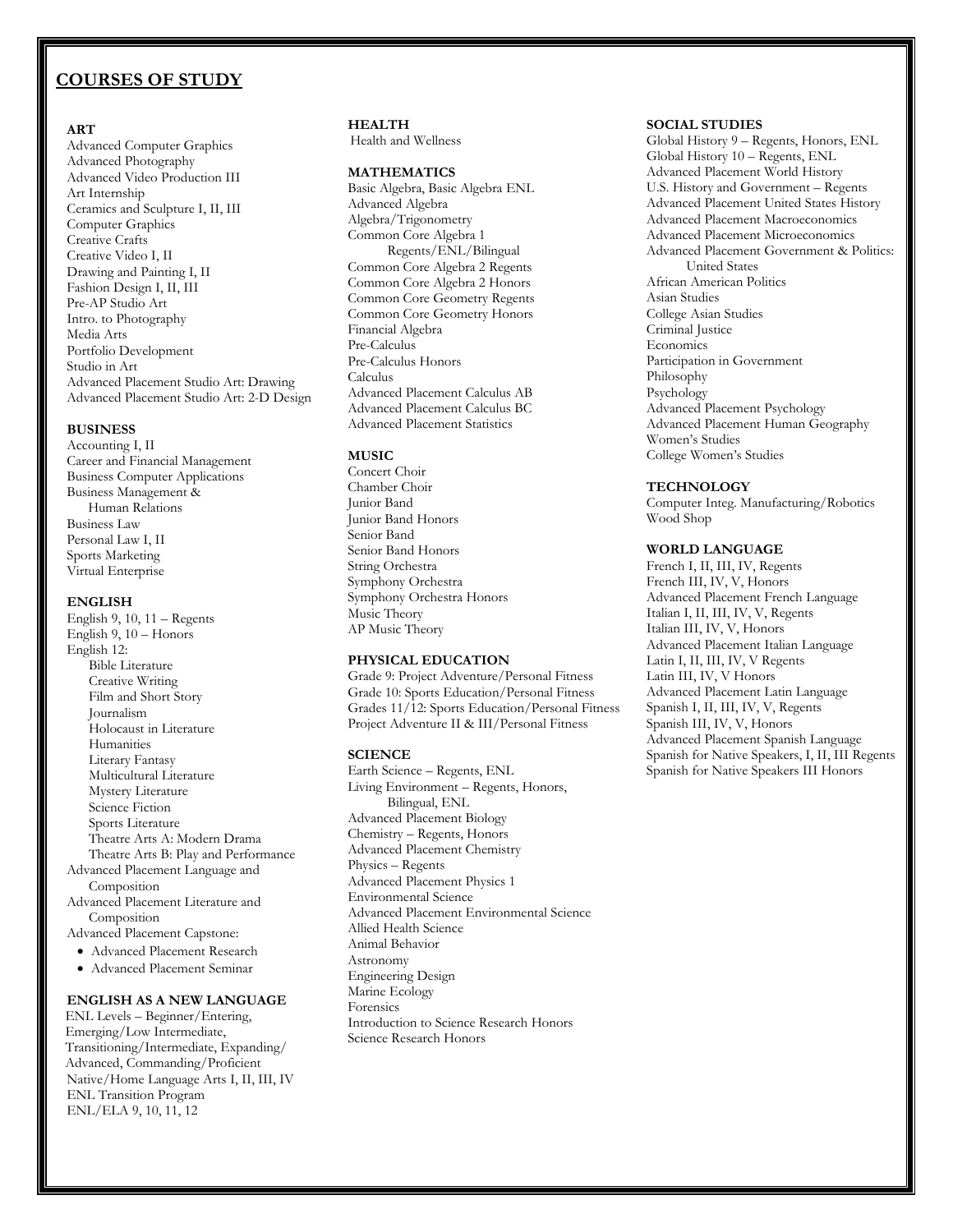# **COLLEGE/UNIVERSITY ACCEPTANCES**

#### **The following is a sampling of colleges that have offered admission to Huntington High School students over the past three years.**

 Adelphi University American University Arizona State University Auburn University Bates College Bentley University Boston College Bloomsburg University of Pennsylvania Boston University Brandeis University Brown University Bucknell University California Polytechnic State University Carleton College Carnegie Mellon University Catholic University of America Case Western Reserve University Cedar Crest College Christopher Newport University Clark Atlantic University Clemson University Coastal Carolina University Colgate University College of Mount Saint Vincent College of Charleston College of New Jersey College of Saint Rose College of the Holy Cross College of William & Mary Connecticut College Cornell University CUNY - All Campuses and Macaulay Honors Colleges Davidson College DePaul University Dickinson College Drew University Drexel University Duke University Duquesne University Eckerd College Elmira College Elon University Embry Riddle Aeronautical University Emerson College Emory University Eugene Lang College Fairfield University Flagler College Florida Gulf Coast University Florida State University Fordham University Franklin and Marshall College George Mason University Georgetown University Global College at LIU George Washington University Gettysburg College Goucher College

Hampshire College Hartwick College Hawaii Pacific University High Point University Hobart & William Smith Colleges Hofstra University Howard University Indiana University Iona College Ithaca College James Madison University Johns Hopkins University Johnson & Wales University Kutztown University Lafayette College Lawrence University Lehigh University LeMoyne College Lesley University Livingstone College Long Island University: Brooklyn Campus, Post Loyola Marymount University Loyola University Maryland, New Orleans Lynn University Manhattan College Manhattanville College Marist College Maryland Institute College of Art Marymount Manhattan College Massachusetts College of Pharmacy and Health Science Mercy College Middlebury College Misericordia University Mitchell College Molloy College Monmouth University Mount Saint Mary College Muhlenberg College Nassau Community College New England Conservatory of Music New York Institute of Technology New York University New York University Polytechnic School of Engineering Nichols College North Carolina State University Northeastern University Northwestern University Oberlin Conservatory of Music Ohio State University Ohio University Old Dominion University Pace University Palm Beach Atlantic University Parsons School of Design Pennsylvania State University Philadelphia University Pratt Institute

**Please refer to the inside flap for additional colleges and universities listed.**